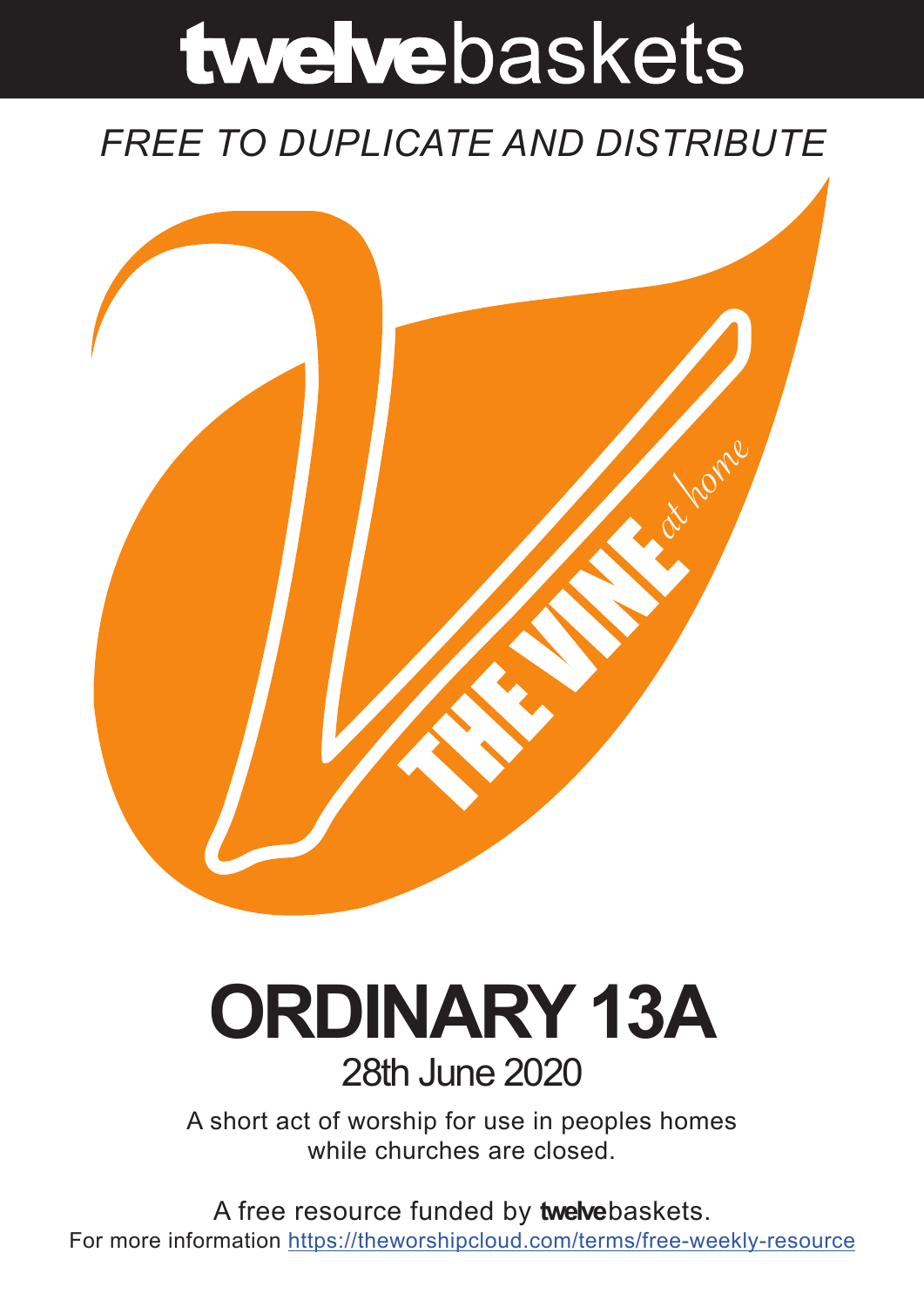#### **Opening Prayers**

God of welcome, throughout the Old Testament, the New Testament, and throughout history, you invite people to be a part of your larger story, the story of God's love expressed in hospitality.

God of welcome, you have invited us to worship you today and we respond with joy.

Jesus Christ, you were invited to a wedding and you transformed the ordinary into the special.

Jesus Christ, you were invited into the homes of sinners and you brought salvation and rejoicing.

Jesus Christ, you were invited into the homes of friends and you offered blessing and grace.

Jesus Christ, you came amongst us as a human child and we respond with joy.

Holy Spirit, you were welcomed by the prophets of old who testified in your power. Holy Spirit, you were welcomed by the early church who witnessed in your power. Holy Spirit, you were welcomed into every generation of the church who sought to live in your power.

Holy Spirit, we welcome you today into our worship, our prayers, our hearts and our service.

<span id="page-1-1"></span>Amen.*[1](#page-1-0)*

#### **Let us say the Lord's Prayer**

**Readings:** Genesis 22: 1-14 - [Click for Reading](https://www.biblegateway.com/passage/?search=Genesis+22:+1-14&version=NRSV) Romans 6: 12-23 - [Click for Reading](https://www.biblegateway.com/passage/?search=Romans+6:+12-23&version=NRSV) Matthew 10: 40-42 - [Click for Reading](https://www.biblegateway.com/passage/?search=Matthew+10:+40-42&version=NRSV)

#### **Reflections on the readings**

I wonder what has made you feel most alive this week?

Take a moment to reflect this now. Don't worry if you can't think of a moment from this week; if not, think of a moment that stands out from any time in your life; when have you felt most alive?

*[You may wish to make plans to speak to someone about this – maybe someone from your household, someone you could arrange a socially-distanced meeting with to reflect on these questions during the week, or by giving someone a ring. You* 

<span id="page-1-0"></span><sup>&</sup>lt;sup>[1](#page-1-1)</sup> Opening prayers written by Jill Baker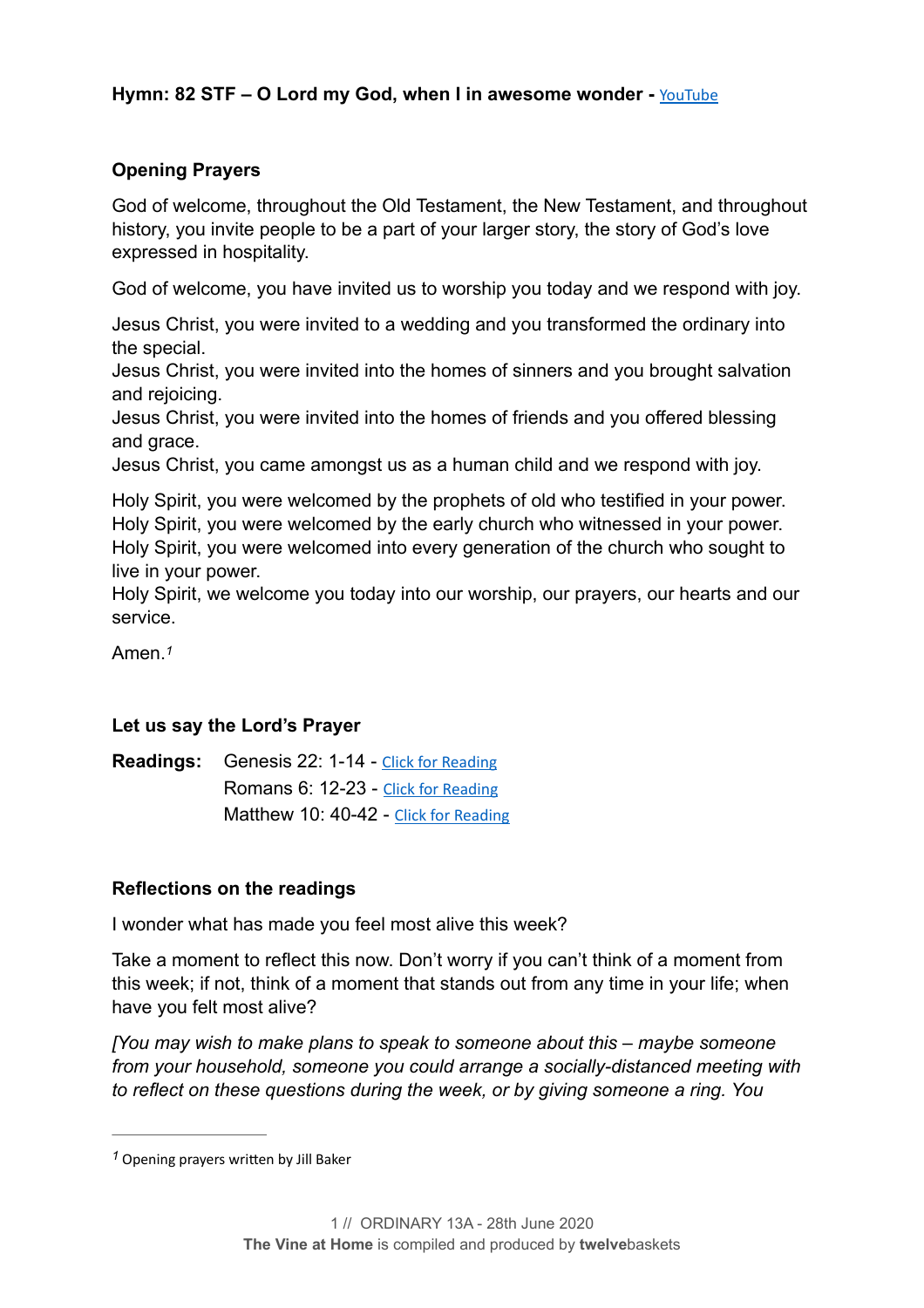*could arrange to both / all work through the service and then have a conversation, or even work through it on the phone together].* 

Maybe this question is really the same question as 'where have you seen God this week?' – in Romans 6 we hear that life is a gift from God - there is no life without God.

One way to recognise God is to pay attention to the moments we feel life most richly. These moments are always gifts from God, but are particular blessings in times of darkness.

Covid-19 and the global response to it has brought illness and death into the forefront of our lives and minds this year. But we have also been confronted with questions about life, and living:

What does life look like under social distancing?

Where can we find joy when we are surrounded by barriers and physically cut-off from our communities?

How much of life can we live meaningfully over the internet and on the phone?

These are questions that our families, our communities and people all over the world are grappling with. What all these questions remind us of is that life is not lived in isolation, as an individual. We are inextricably bound up with our neighbour, and are responsible for each others' health and happiness and wellbeing.

In 2020, the way that our lives are bound up with our neighbours has led to sacrifice.

For some people that has meant stark sacrifices; our key workers are putting their health at risk every day to enable life. For others of us it has meant putting life on pause for a while and staying at home.

As John Donne put it in his 1624 poem:

No man is an island, Entire of itself; Every man is a piece of the continent, A part of the main.

This is the stuff of the Gospel. God choosing to become man, to walk amongst us and bind up his life – and death – with the people Jesus walked alongside. And of course, to sacrifice himself. The mystery of the crucifixion and resurrection, as well as the way Christ lived, has profound implications on how we understand life and death as Christ-followers.

And Abraham's life is ultimately one which leads to life in abundance. We all know that 'Father Abraham Had Many Sons, Many Sons Had Father Abraham'. Considered the patriarch of Judaism, Christianity and Islam, Abraham is blessed by God who makes his 'descendants as numerous as the stars in the sky and as the sand on the seashore'.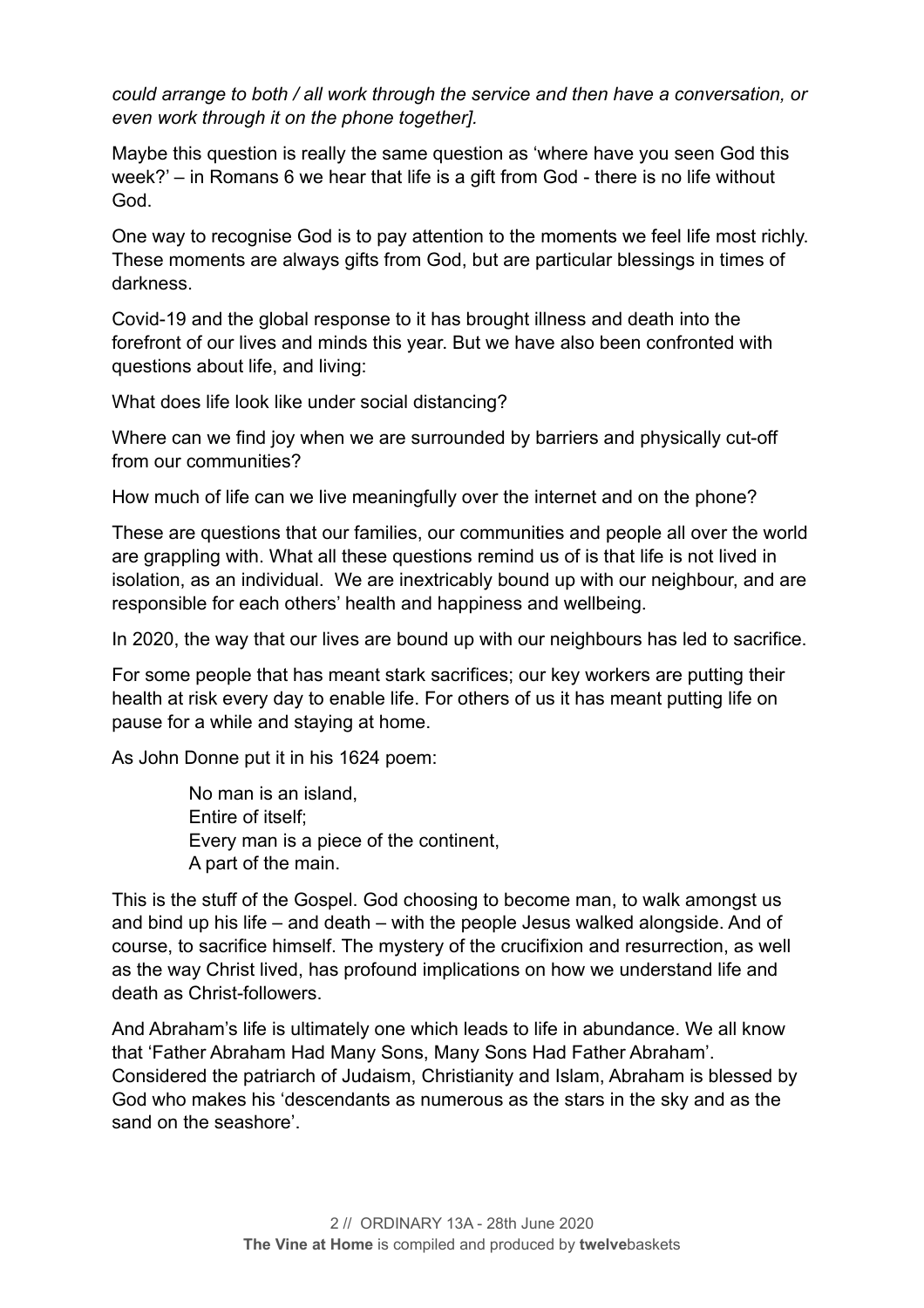How can this abundant life begin with a path up the mountain to death and to sacrifice?

There is more than just a hint of Jesus' death and resurrection in this Old Testament story. A father leading his son into what looks like the path of death but actually results in life, and life in abundance. Abraham and Isaac are foreshadowing the greater (fulfilled) death and resurrection of Christ.

There is something so mysterious about all of this, but amidst it all is a certain truth. God's great goodness is never ending. Even paths to death can result in abundant life.

Rowan Williams, who was Archbishop of Canterbury for 10 years from 2002, was present at the tragic events that occurred in New York on September 11th 2001, an experience that brought him close to death and in the midst of chaos and calamity. The next day he was challenged in the street about where God was as thousands of people died. He responded: "if you want to know where God was, maybe it's the firemen trying to break through, maybe it's the rescue worker, the emergency worker, maybe it's somebody on the 35th floor just holding someone else's hand on the 35th floor in their last moments…"

What we see in this image is that God's goodness is expressed through the goodness all around us now. We might be asking where God has been this year, in the midst of Covid-19. But perhaps God has been the front line workers sacrificing their health to save others. Maybe God has been the friends and family reaching out to loved ones to do shopping. Maybe God is at work as vaccines are trialled and developed. Maybe God is at work in everything we discussed or thought about just moments ago when we spoke about when we have felt most alive even in these often difficult times.

In all of these paths we are not passive; we are invited to be co-creators in these stories of life.

Today I pray that, even in darkness, each of us may turn to God and experience God's good gift of life, so that paths that seem to lead only to death may become places in which the Kingdom of God might break through.

<span id="page-3-1"></span>Amen.[2](#page-3-0)

#### **Prayers of intercession**

The Psalmist writes;

"How long, O Lord? Will you forget me forever? How long will you hide your face from me? How long must I bear pain in my soul, and have sorrow in my heart all day long?"

<span id="page-3-0"></span><sup>&</sup>lt;sup>[2](#page-3-1)</sup> Reflection written by Lucy Zwolinska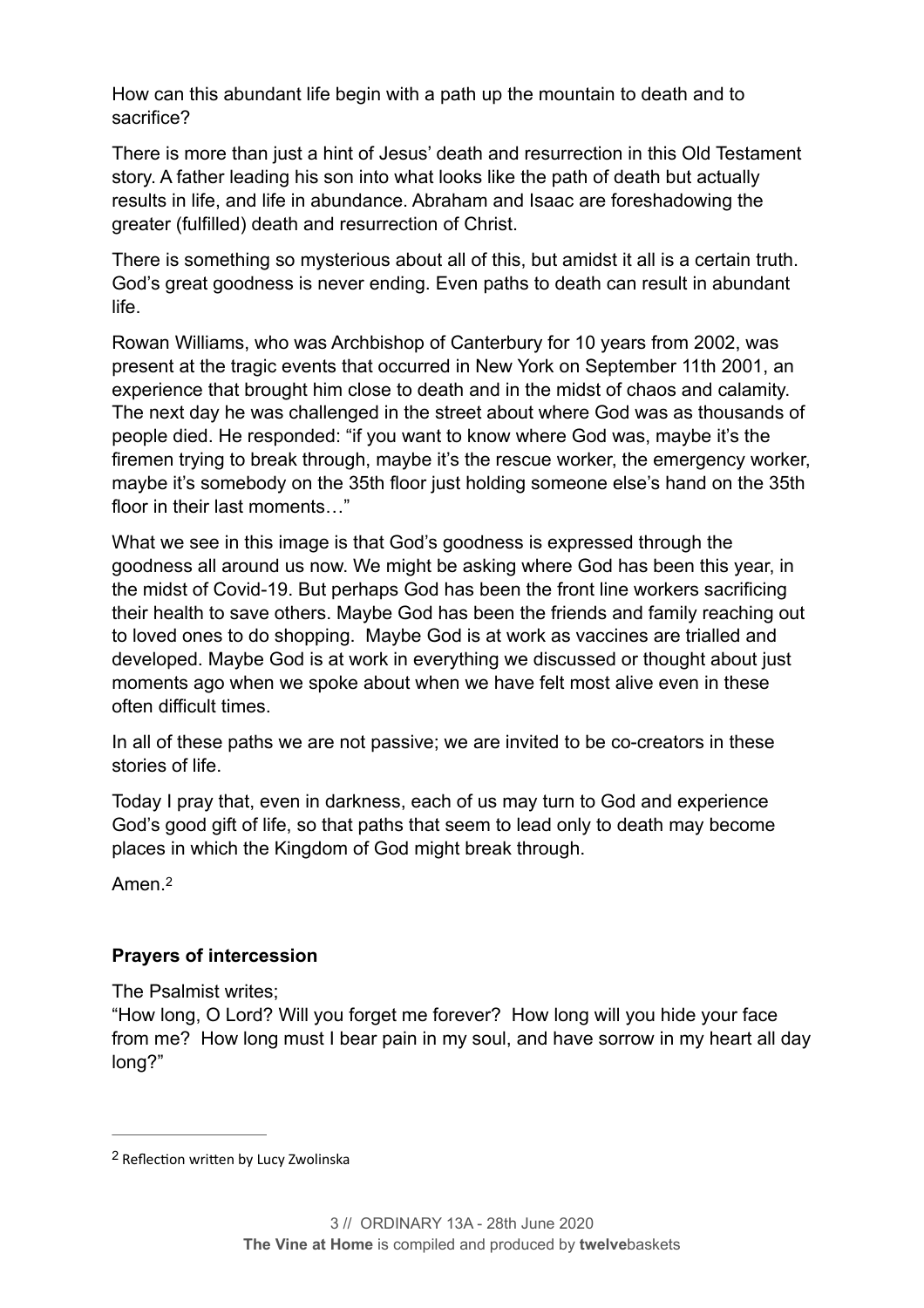Sometimes we feel like that – for ourselves and for others around the world whose suffering seems endless. In our prayers for others today we express something of that longing for things to change, using silence in which to lament all that is wrong.

We hold in silent prayer the groaning of this world, the sense of hopelessness at the effects of pollution and climate change, of plastic waste and rising sea levels… *[Silence]*

How long, O Lord?

We hold in silent prayer the grief of so many around the world, mourning the loss of family and friends to incurable illness, to starvation and to war… *[Silence]*

How long, O Lord?

We hold in silent prayer the great needs of our own society, these islands, this city/ town/village, our street, those who live around the church where we worship… *[Silence]*

How long, O Lord?

We hold in silent prayer our own families, knowing there are hurts we cannot heal, grievances we cannot solve, challenges we cannot answer…

#### *[Silence]*

How long, O Lord?

We hold in silent prayer our own needs, our fears and anxieties, our sins and selfishness, our desire to change and our failure to do so…

#### *[Silence]*

How long, O Lord?

In our longing and our lament, we hear again the words of the psalmist; 'But I trusted in your steadfast love; my heart shall rejoice in your salvation. I will sing to the Lord, because he has dealt bountifully with me' and we offer our prayers in the name of the Creator God who brought light out of darkness, in the name of Jesus Christ who brought life out of death and in the name of the Holy Spirit who brought order out of chaos.

So today Lord, hear our prayer. We ask that your free us from all our sins, we ask that we clearly hear your words of grace, that our sins are forgiven. And today dear Lord we say here I am, use me.

<span id="page-4-1"></span>Amen<sup>[3](#page-4-0)</sup>

#### **Hymn: 707 STF – Make me a channel of your peace -** [YouTube](https://www.youtube.com/watch?v=Pud1DZkeoBM)

<span id="page-4-0"></span><sup>&</sup>lt;sup>[3](#page-4-1)</sup> Prayers of intercession written by Jill Baker